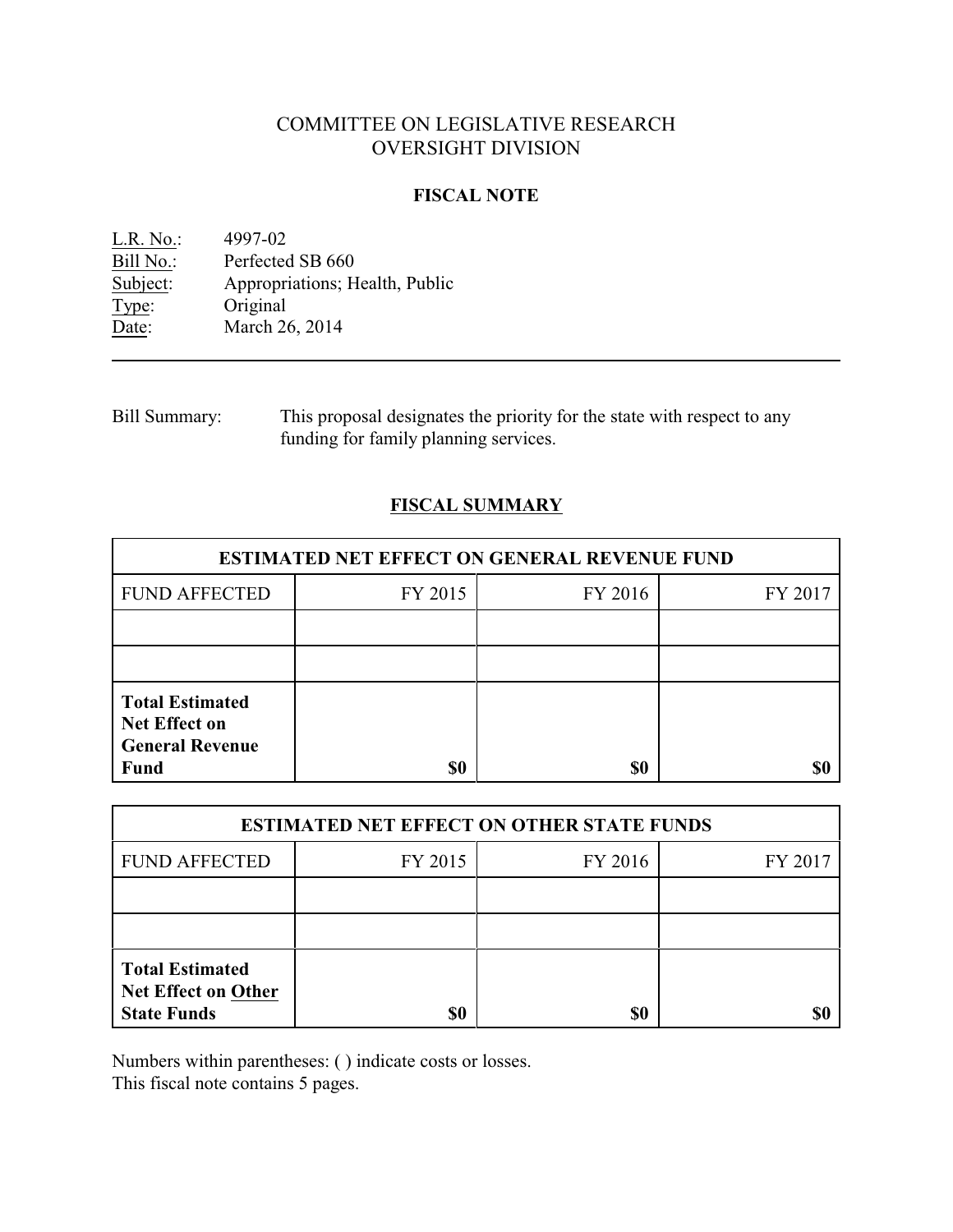L.R. No. 4997-02 Bill No. Perfected SB 660 Page 2 of 5 March 26, 2014

| <b>ESTIMATED NET EFFECT ON FEDERAL FUNDS</b>                        |         |         |         |  |
|---------------------------------------------------------------------|---------|---------|---------|--|
| <b>FUND AFFECTED</b>                                                | FY 2015 | FY 2016 | FY 2017 |  |
|                                                                     |         |         |         |  |
|                                                                     |         |         |         |  |
| <b>Total Estimated</b><br>Net Effect on All<br><b>Federal Funds</b> | \$0     | \$0     | \$0     |  |

| <b>ESTIMATED NET EFFECT ON FULL TIME EQUIVALENT (FTE)</b>    |         |         |         |  |
|--------------------------------------------------------------|---------|---------|---------|--|
| <b>FUND AFFECTED</b>                                         | FY 2015 | FY 2016 | FY 2017 |  |
|                                                              |         |         |         |  |
|                                                              |         |         |         |  |
| <b>Total Estimated</b><br><b>Net Effect on</b><br><b>FTE</b> |         |         |         |  |

 $\Box$  Estimated Total Net Effect on All funds expected to exceed \$100,000 savings or (cost).

 $\Box$  Estimated Net Effect on General Revenue Fund expected to exceed \$100,000 (cost).

| <b>ESTIMATED NET EFFECT ON LOCAL FUNDS</b> |         |         |        |
|--------------------------------------------|---------|---------|--------|
| FUND AFFECTED                              | FY 2015 | FY 2016 | FY 201 |
| <b>Local Government</b>                    | \$0     | \$0     | \$0    |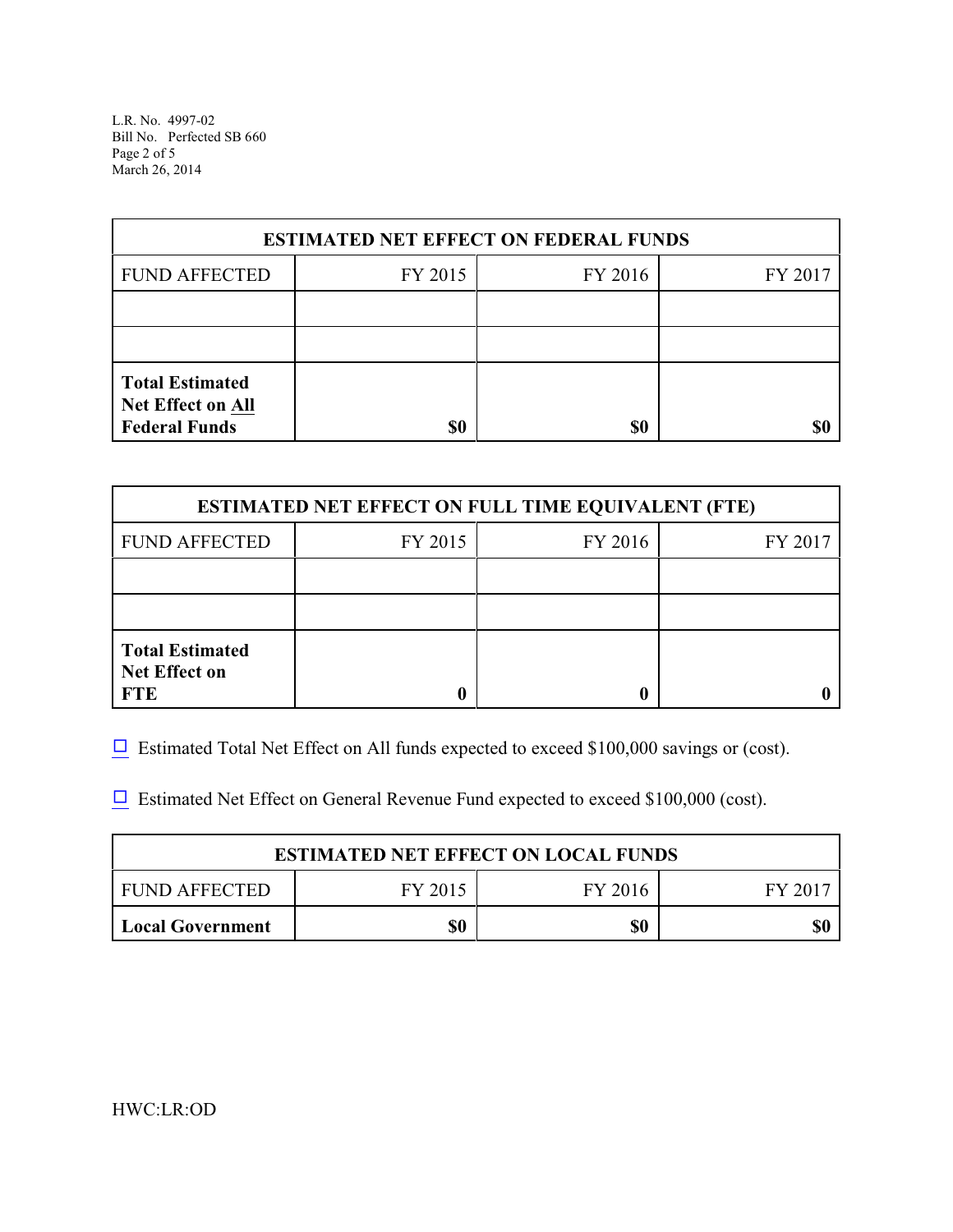L.R. No. 4997-02 Bill No. Perfected SB 660 Page 3 of 5 March 26, 2014

#### **FISCAL ANALYSIS**

#### ASSUMPTION

Officials from the **Office of Attorney General** assume any potential costs arising from this proposal can be absorbed with existing resources, but may seek additional appropriation if significant litigation results.

Officials from the **Department of Social Services (DSS) - MO HealthNet Division (MHD)** state section 197.730 only applies to family planning services funding that is distributed through the Department of Health and Senior Services. Therefore, there would be no fiscal impact to the DSS.

Officials from the **Office of State Courts Administrator**, the **Department of Health and Senior Services**, and the **Columbia/Boone County Department of Public Health and Human Services** each assume the proposal would not fiscally impact their respective agencies.

Officials from the **Office of Prosecution Services** did not respond to **Oversight's** request for a statement of fiscal impact.

Officials from **Cooper County** and **Clay County** did not respond to **Oversight's** request for a statement of fiscal impact.

Officials from the at the following **health departments**: Audrain County Health Unit, Cass County Health Department, Harrison County Health Department, Henry County Health Center, Jefferson County Health Department, Linn County Health Department, Madison County Health Department, McDonald County Health Department, Miller County Health Center, Morgan County Health Center, Nodaway County Health Center, Platte County Health Department, Randolph County Health Department, Reynolds County Health Center, Ripley County Health Center, Shelby County Health Department, St Francois County Health Center and the Tri-County Health Department did not respond to **Oversight's** request for a statement of fiscal impact.

Officials from Barton County Memorial Hospital, Bates County Memorial Hospital, Cedar County Memorial Hospital, Cooper County Hospital, Excelsior Springs Medical Center, Putnam County Memorial Hospital, and Washington County Memorial Hospital did not respond to **Oversight's** request for a statement of fiscal impact.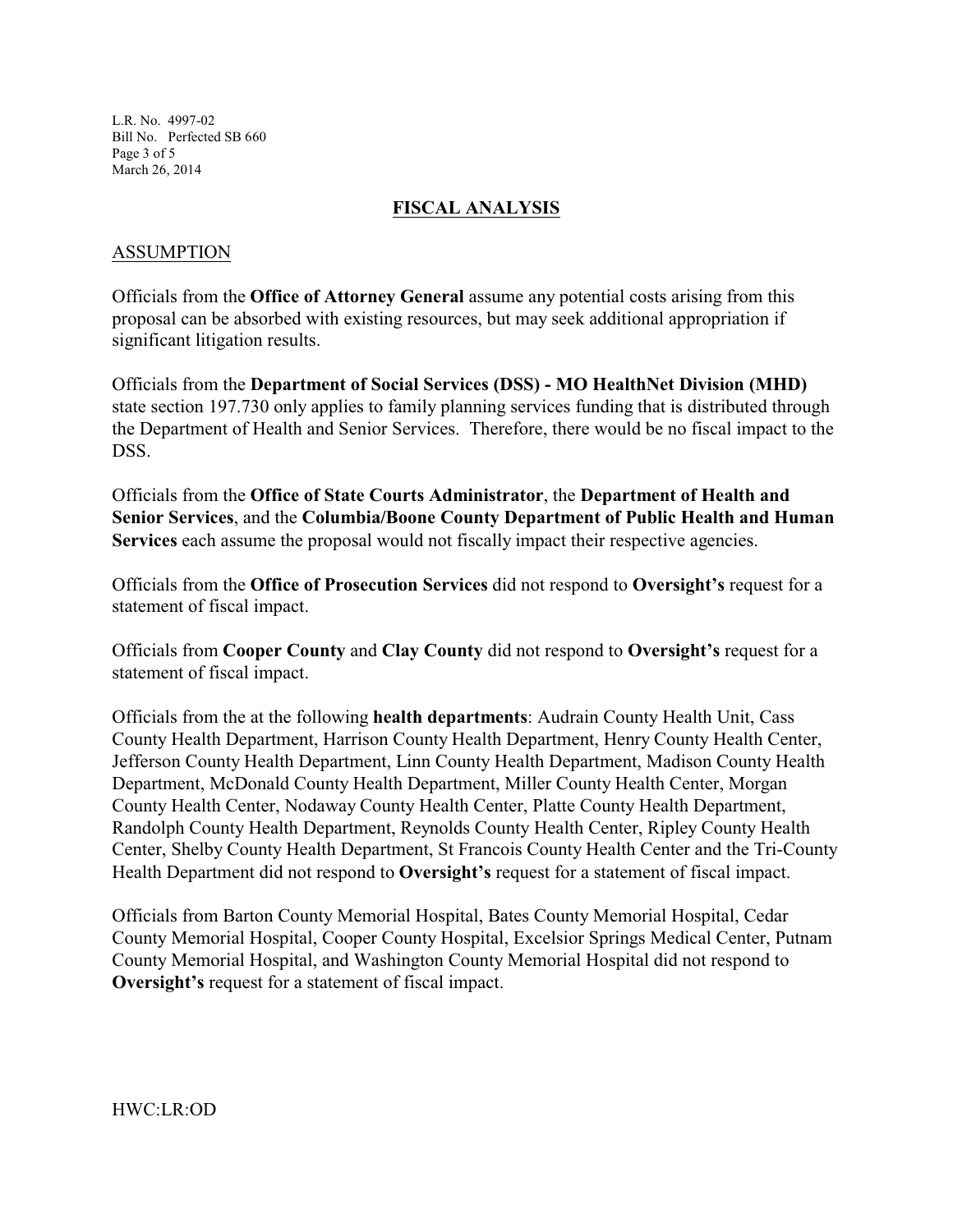L.R. No. 4997-02 Bill No. Perfected SB 660 Page 4 of 5 March 26, 2014

|                                  | <u>\$0</u>                    | <u>\$0</u> | <u>\$0</u>                    |
|----------------------------------|-------------------------------|------------|-------------------------------|
| FISCAL IMPACT - Local Government | FY 2015<br>$(10 \text{ Mo.})$ | FY 2016    | FY 2017                       |
|                                  | $\underline{\underline{\$0}}$ | <u>\$0</u> | $\underline{\underline{\$0}}$ |
| FISCAL IMPACT - State Government | FY 2015<br>$(10 \text{ Mo.})$ | FY 2016    | FY 2017                       |

### FISCAL IMPACT - Small Business

This proposal may impact small business healthcare providers serving underserved populations. The impact is unknown as it depends where on the priority list for distribution of funds the provider will be compared to where they were prior to the implementation of the priority list outlined in this proposal.

#### FISCAL DESCRIPTION

The proposed legislation appears to have no direct fiscal impact.

This legislation is not federally mandated, would not duplicate any other program and would not require additional capital improvements or rental space.